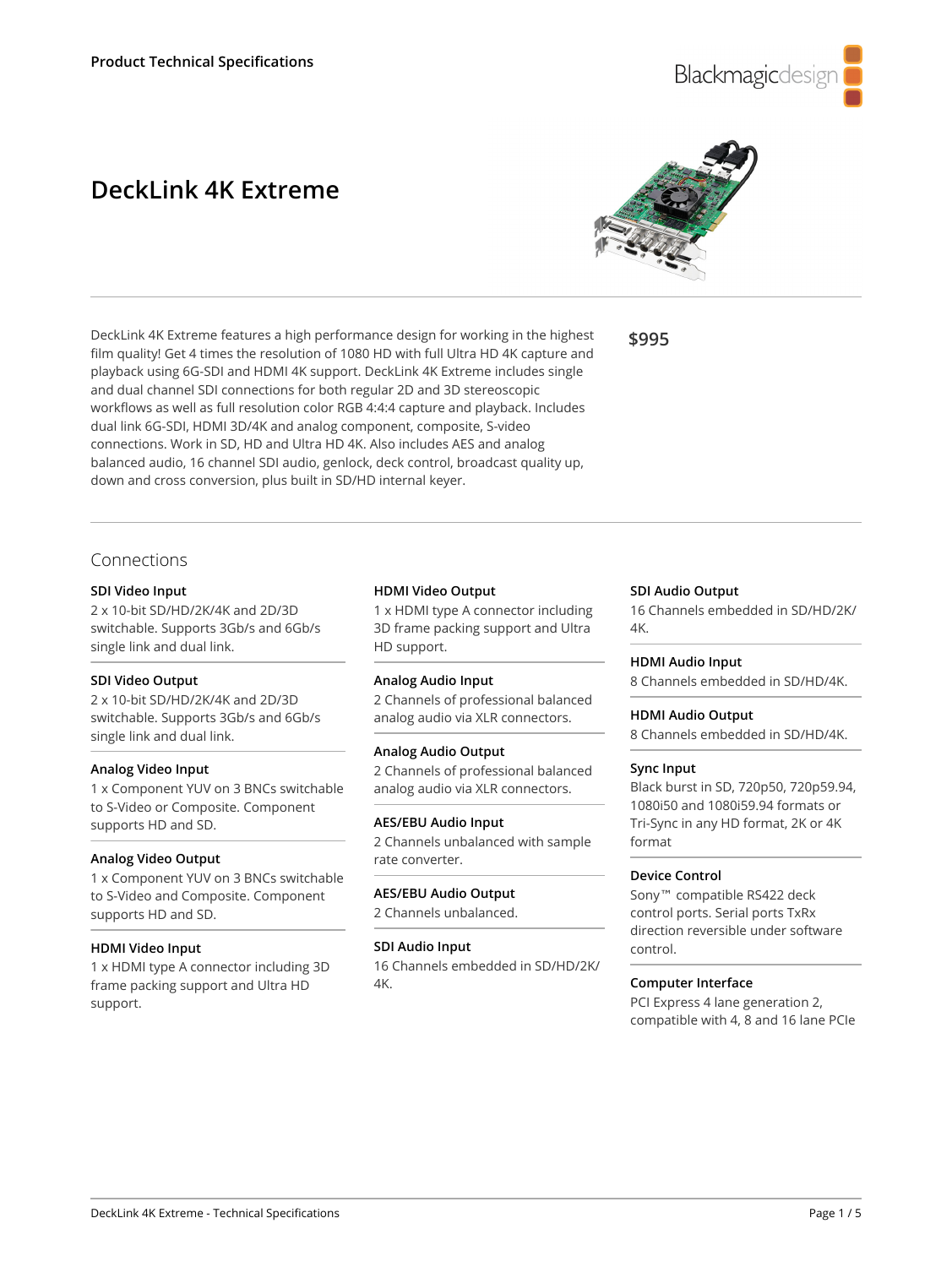

# Codecs

Supports: AVC-Intra, AVCHD, Canon XF MPEG2, Digital SLR, DV-NTSC, DV-PAL, DVCPRO50, DVCPROHD, DPX, HDV, XDCAM EX, XDCAM HD, XDCAM HD422, Apple ProRes 4444, Apple ProRes 422 HQ, Apple ProRes 422, Apple ProRes LT, Apple ProRes 422 Proxy, Uncompressed 8-bit 4:2:2, Uncompressed 10-bit 4:2:2, Uncompressed 10 bit 4:4:4.

# Software **Software Included** Media Express, Disk Speed Test, LiveKey, Blackmagic Desktop Video and Blackmagic driver on Mac OS X. Media Express, Disk Speed Test, LiveKey, Blackmagic Desktop Video and Blackmagic driver on Windows 7 and Windows 8. Media Express, Blackmagic Desktop Video and Blackmagic driver on Linux. **Internal Software Upgrade** Firmware built into software driver. Loaded at system start or via updater software. **Physical Installation** PCI Express 4 lane generation 2, compatible with 4, 8, 16 lane PCI Express slots on Mac OS X, Windows and Linux. Mac OS X systems require a Mac Pro computer with PCI Express slots. Please check the Support pages to see the full system requirements. Software Applications DaVinci Resolve Fusion Fusion Final Cut Pro X Premiere Pro CC Avid Media Composer

After Effects CC Avid Pro Tools Steinberg Cubase Autodesk Smoke Photoshop CC

**Other supported applications include**: Nuke, Steinberg Nuendo, Avid Symphony, Avid News Cutter, Tools On Air just:in & live:cut & just:play & just:live, Softron OnTheAir, MovieRecorder and OnTheAir CG, Flash Media Live Encoder, Wirecast, Livestream Procaster, Resolume Avenue 4, Sony Vegas Pro, Corel VideoStudio Pro X4, CyberLink Power Director, MAGIX Video Pro X4, Vidblaster Pro & Studio & Broadcast, Uniplay, Playbox AirBox, CasparCG, Magicsoft CG, Xsplit Broadcaster, Imagine Communications Velocity & InfoCaster.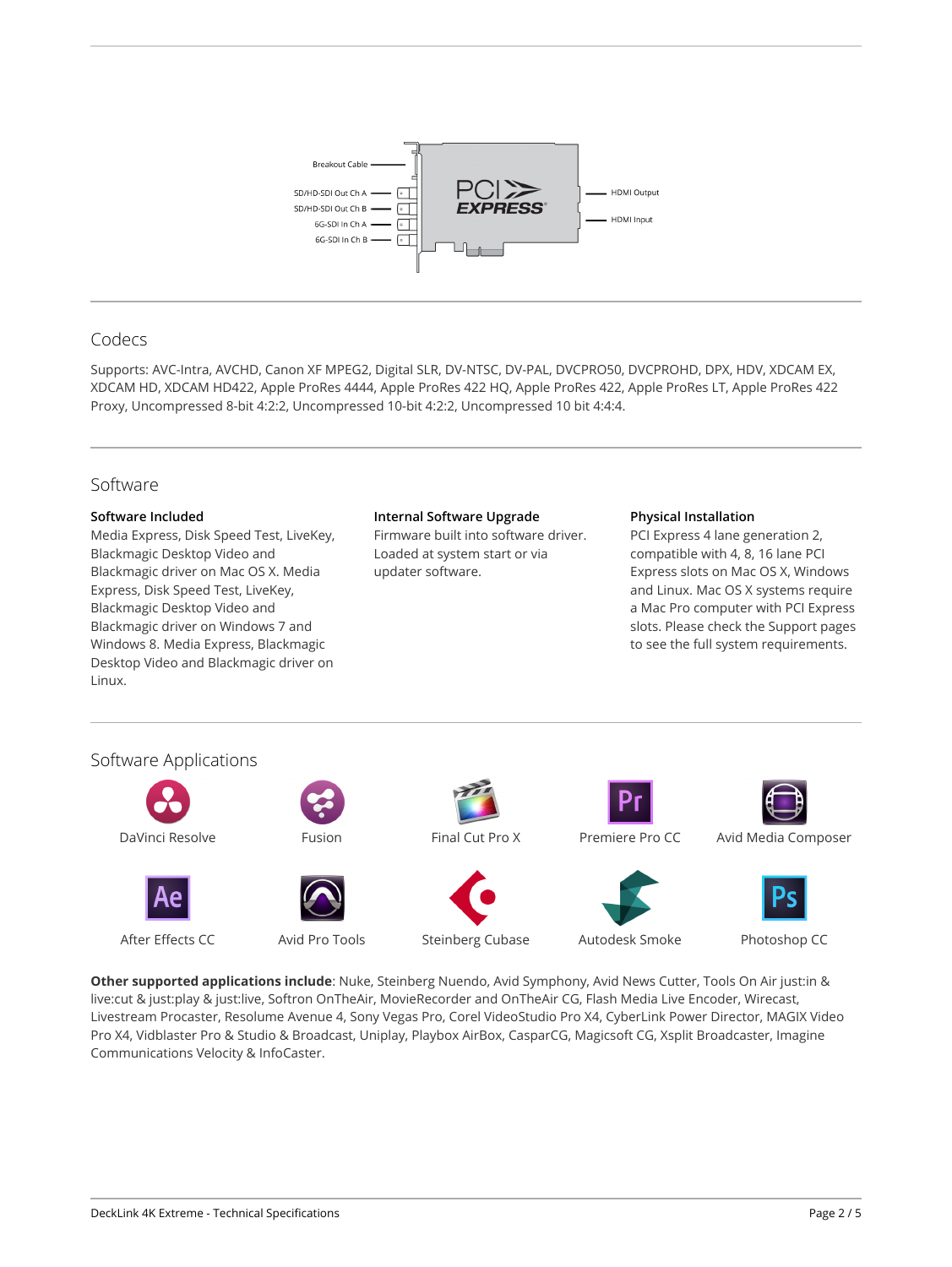# Video Standards

# **SD Format Support**

525i29.97 NTSC, 625i25 PAL

# **HD Format Support**

720p50, 720p59.94, 720p60 1080p23.98, 1080p24, 1080p25, 1080p29.97, 1080p30, 1080p50, 1080p59.94, 1080p60 1080PsF23.98, 1080PsF24, 1080PsF25, 1080PsF29.97, 1080PsF30 1080i50, 1080i59.94, 1080i60

# **2K Format Support**

2K DCI 23.98p, 2K DCI 24p, 2K DCI 25p 2K DCI 23.98PsF, 2K DCI 24PsF, 2K DCI F25PsF

# **Ultra HD Format Support**

2160p23.98, 2160p24, 2160p25, 2160p29.97, 2160p30, 2160p50\*, 2160p59.94\*, 2160p60\* \*Output only

# **4K Format Support**

DCI 4K 23.98p, DCI 4K 24p, DCI 4K 25p

# Processing

# **HD Down Conversion**

Built in, high quality hardware down converter outputs HD-SDI on SDI A output, SD-SDI on SDI B output and Composite and S-Video when working in HD video formats on playback. Switch analog video to Component and choose HD or SD output. Selectable between letterbox, anamorphic 16:9 and center cut 4:3 styles.

# **SDI Compliance**

SMPTE 259M, SMPTE 292M, SMPTE 372M, SMPTE 425M Level A and B, ITU-R BT.656 and ITU-R BT.601.

#### **SDI Metadata Support**

VITC read for 3:2 pulldown removal. VANC capture and playback using up to 3 lines of video in file. HD RP188. Closed captioning.

# **Audio Sampling**

Television standard sample rate of 48 kHz at 24-bit.

# **Video Sampling**

4:2:2 and 4:4:4\* \*4K is 4:2:2.

# **Color Precision**

10-bit YUV up to 4K, 12-bit\* RGB in HD and 2K \*Output only

**Color Space** REC 601, REC 709

# **HDMI Configuration**

HDMI automatically configures to connected display.

# **HDMI Resolution**

Pixel for pixel up to 4K resolutions.

#### **HDMI Color Precision**

10-bit RGB\* in HD \*capture only, output available in future software update. 10-bit YUV in HD and 4K.

# **Multiple Rate Support**

HDMI and SDI video connections are switchable between SD/HD/2K and 4K. Component analog video connections are switchable between SD and HD.

# **Copy Protection**

HDMI input is unable to capture from copy protected HDMI sources. Always confirm copyright ownership before capture or distribution of content.

# **HD Up Conversion**

Built in, high quality hardware up conversion from SD to 720HD or 1080HD on playback. Selectable between 4:3 pillarbox, 14:9 pillarbox and 16:9 zoom. HD outputs via HD-SDI, HDMI and component analog.

# **Cross Conversion**

Built-in, high quality hardware cross conversion from 720HD to 1080HD and 1080HD to 720HD on playback.

# **Real Time Effects**

Final Cut Pro X internal effects. Premiere Pro CC Mercury Playback Engine effects. Avid Media Composer internal effects. DaVinci Resolve.

# **Colorspace Conversion**

Hardware based real time.

# **3D Processing**

Dual stream and frame packed capture & playback.

# Operating Systems



Mac OS X 10.9 Mavericks, Mac OS X 10.10 Yosemite, Mac OS X 10.11 El Capitan or later.



Windows 8.1 or Windows 10.

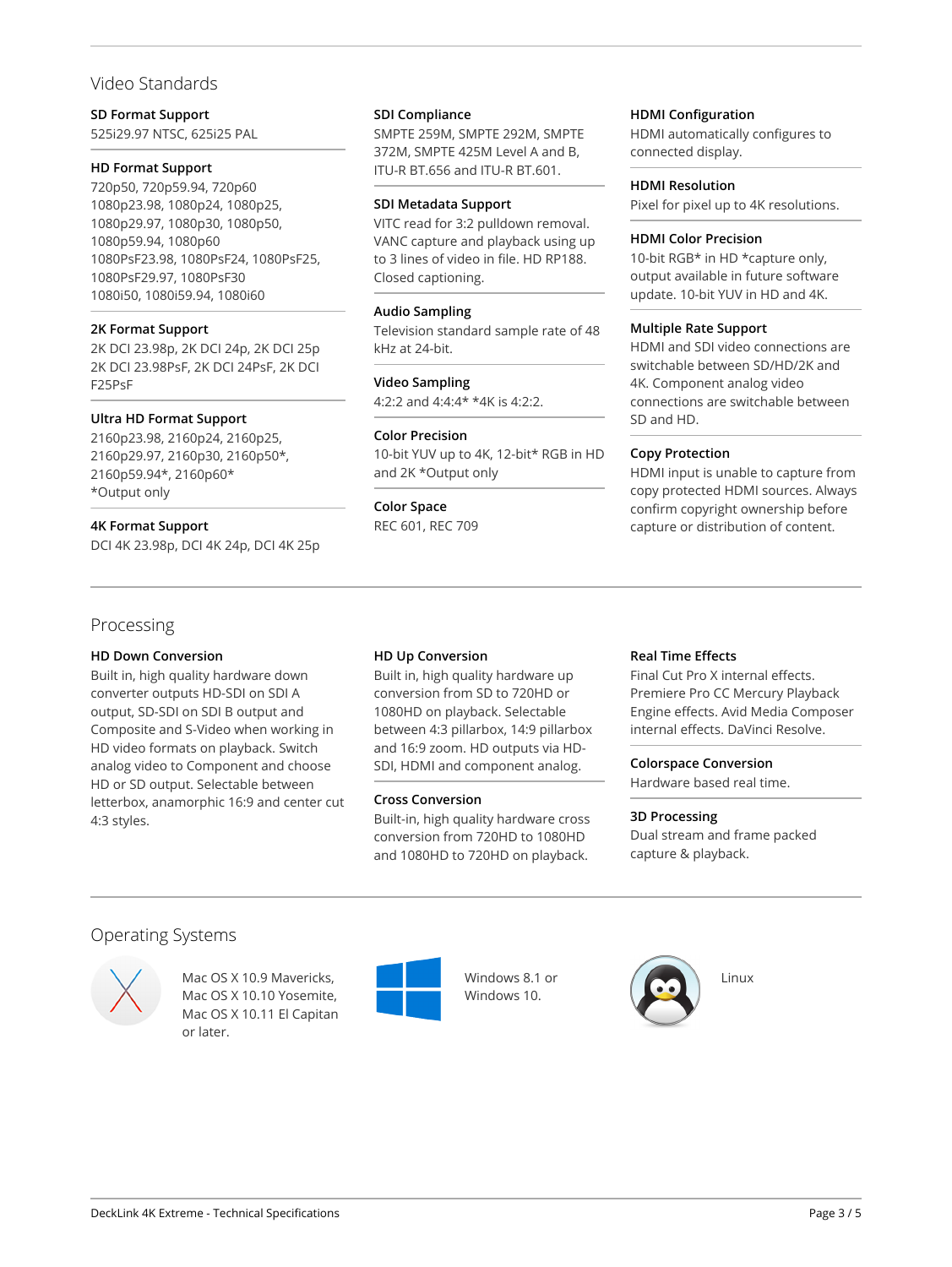# EMC Certifications

FCC, CE and C-Tick

# Physical Specifications





**Operating Temperature** 5° to 40° C (32° to 104° F) **Storage Temperature** -20° to 45° C (-4° to 113° F) **Relative Humidity** 0% to 90% non-condensing

oz 6.70 oz

# What's Included

DeckLink 4K Extreme SD card with software and manual Breakout cable for analog and RS-422 control. HDMI bracket

# Warranty

3 Year Limited Manufacturer's Warranty.